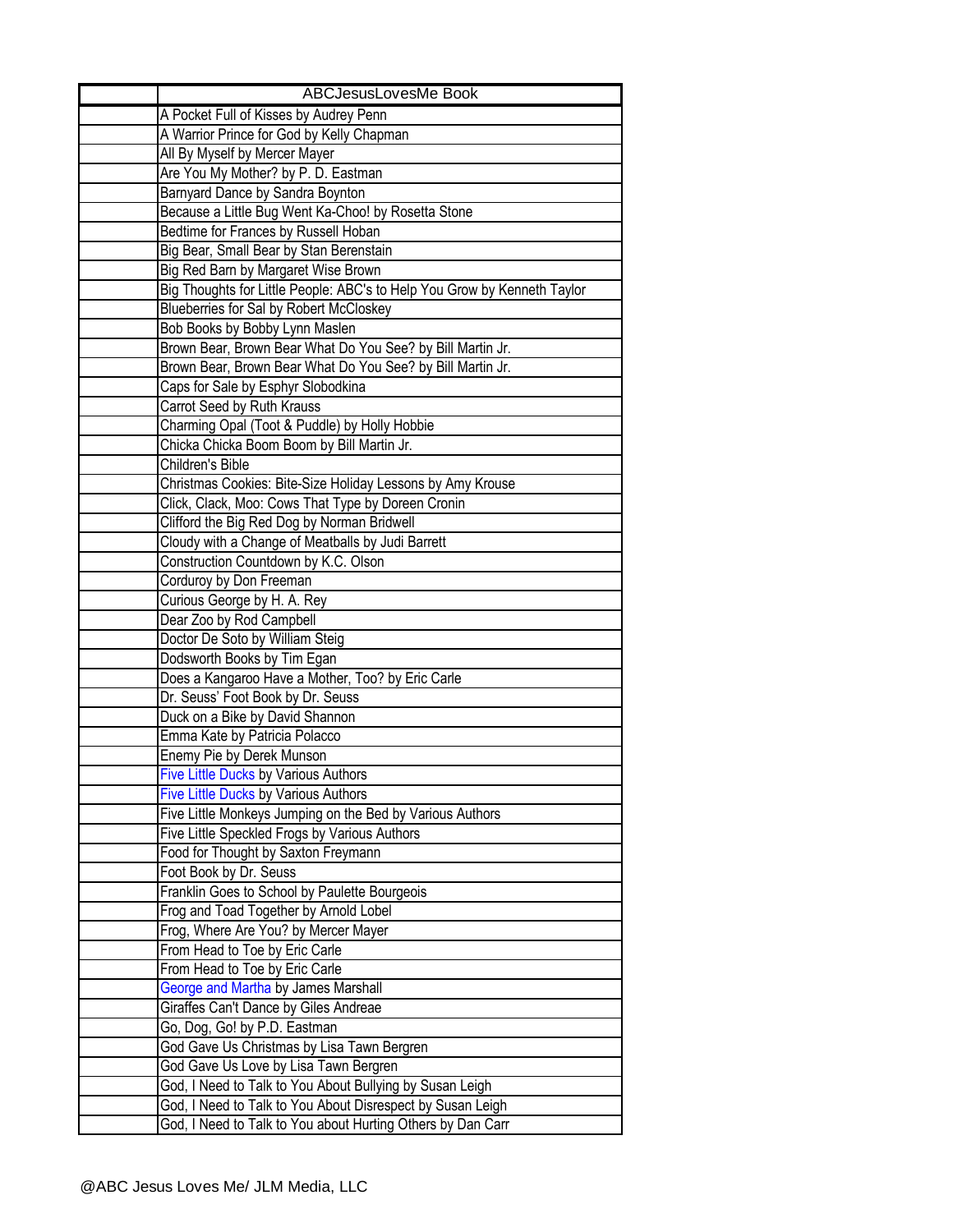| God, I Need to Talk to You About Laziness by Susan K. Leigh    |
|----------------------------------------------------------------|
| God, I Need to Talk to You about Lying by Dan Carr             |
| God, I Need to Talk to You About My Bad Temper by Dan Carr     |
| God, I Need to Talk to You About Whining by Susan Leigh        |
| God, I Need to Talk to Your About Paying Attention by Dan Carr |
| Going to the Doctor by Anne Civardi                            |
| Good Night, Gorilla by Peggy Rathmann                          |
| Goodnight Moon by Margaret Wise Brown                          |
| Goodnight Moon by Margaret Wise Brown                          |
| Gossie by Olivier Dunrea                                       |
| Green Eggs and Ham by Dr. Seuss                                |
| Gregory, the Terrible Eater by Mitchell Sharmat                |
| Guess How Much I Love You by Sam McBratney                     |
| Harold and the Purple Crayon by Crockett Johnson               |
| Harry, the Dirty Dog by Gene Zion                              |
| Hermie: A Common Caterpillar by Max Lucado                     |
|                                                                |
| Hop on Pop by Dr. Seuss<br>Horton Hatches the Egg by Dr. Seuss |
| How Do Dinosaurs Count to Ten? by Jane Yolen                   |
|                                                                |
| How Do Dinosaurs Say Goodnight? by Jane Yolen                  |
| How Will We Get to the Beach? by Brigitte Luciani              |
| I Am Invited to a Party! by Mo Williems                        |
| I Love You Through and Through by Bernadette Rossetti Shustak  |
| If You Give a Moose a Muffin by Laura Joffe Numeroff           |
| If You Give a Mouse a Cookie by Laura Joffe Numeroff           |
| Inside, Outside, Upside Down by Stan Berenstain                |
| Is Your Mama a Llama? by Deborah Guarino                       |
|                                                                |
| Jamberry by Bruce Degen                                        |
| Let's Be Kind by P.K. Hallinan                                 |
| Little Bear's Visit by Else Holmelund Minarik                  |
| Little Blue Truck by Alice Schertle                            |
| Little Rabbit's Loose Tooth by Lucy Bate                       |
| Little Red Riding Hood by Various Authors                      |
| Llama Llama Red Pajama by Anna Dewdney                         |
| Me on the Map by Joan Sweeney                                  |
| Mercy Watson to the Rescue by Kate DiCamillo                   |
| Mike Mulligan and His Steam Shovel by Virginia Lee Burton      |
| Miss Spider's Tea Party: The Counting Book by David Kirk       |
| Moo, Baa, La La La! by Sandra Boynton                          |
| Mr. Brown Can Moo! Can You? by Dr. Seuss                       |
| Mr. Putter & Tabby Bake the Cake by Cynthia Rylant             |
| Mrs. Rosey Posey and the Fine China Plate by Robin Jones Gunn  |
| My Dentist, My Friend by P. K. Hallinan                        |
| My Doctor, My Friend by P. K. Hallinana                        |
| My First Steps to Reading, Math by Jane Belk Moncure           |
| My First Body Board Book by DK Publishing                      |
| My Little Word Book by Various Authors                         |
| No Matter What by Debi Gliori                                  |
| Old Hat New Hat by Stan and Jan Berenstain                     |
| Old MacDonald Had a Farm by Various Authors                    |
| Olivia by Ian Falconer                                         |
| One Fish Two Fish Red Fish Blue Fish by Dr. Seuss              |
| Opposites by Sandra Boynton<br>Owl Babies by Martin Waddell    |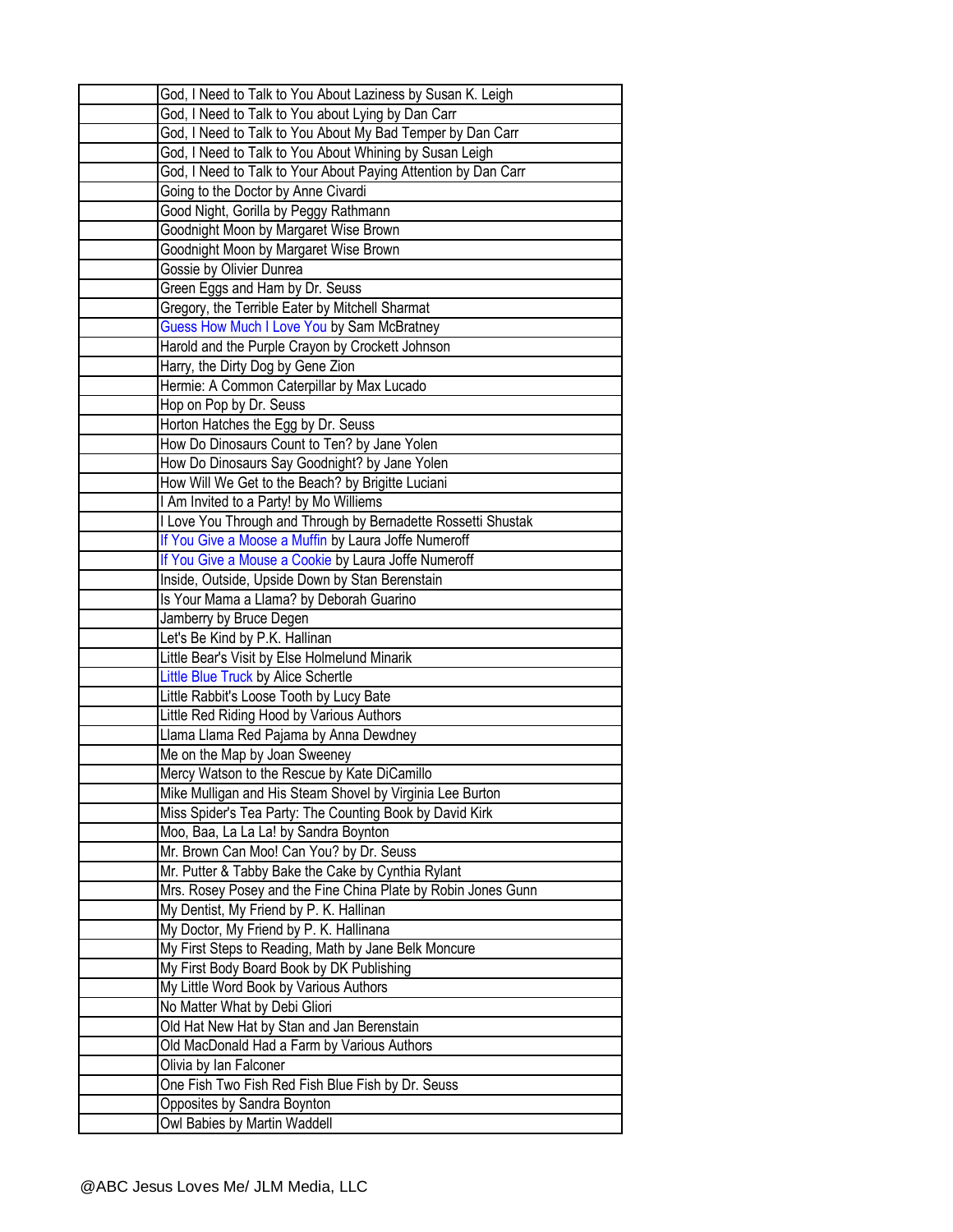| Pat the Bunny by Dorothy Kunhardt                                             |
|-------------------------------------------------------------------------------|
| Pat the Bunny by Dorothy Kunhardt                                             |
| Peek-a Who? by Nina Laden                                                     |
| Pete the Cat: I Love My White Shoes by James Dean                             |
| Poppleton In Winter by Cynthia Rylant                                         |
| Princess with a Purpose by Kelly Chapman                                      |
| Put Me in the Zoo by Robert Lopshire                                          |
| Remy the Rhino Learns Patience by Andy McGuire                                |
| Same, Same But Different by Jenny Sue Kostecki-Shaw                           |
| Sheep in a Jeep by Nancy Shaw                                                 |
| Silly Sally by Audrey Wood                                                    |
| Snowmen at Night by Caralyn Buehner                                           |
| Stone Soup by Various Authors                                                 |
| Tales of Oliver Pig by Jean Van Leeuwen                                       |
| Ten Apples Up On Top! by Dr. Seuss                                            |
| Ten Little Fish by Audrey Wood                                                |
| That's Not My by Fiona Watt                                                   |
| The Berenstain Bears and the Truth by Stan and Jan Berenstain                 |
| The Berenstain Bears Give Thanks by Stan Berenstain                           |
|                                                                               |
| The Berenstain Bears Learn About Strangers by Stan Berenstain                 |
| The Cat in the Hat by Dr. Seuss                                               |
| The Cow Who Clucked by Denise Fleming                                         |
| The Day Jimmy's Boa Ate the Wash by Trinka Hakes Noble                        |
| The Gingerbread Man by Various Authors                                        |
| The Going-to-Bed Book by Sandra Boynton                                       |
| The Golden Egg Book by Margaret Wise Brown                                    |
| The Hat by Jan Brett                                                          |
| The Kissing Hand by Audrey Penn                                               |
| The Little Engine That Could by Watty Piper                                   |
| The Little House by Virginia Lee Burton                                       |
| The Little Mouse, the Red Ripe Strawberry and the Big Hungry Bear by Don Wood |
| The Little Red Caboose by Marian Potter                                       |
| The Little Red Hen by Various Authors                                         |
| The Pigeon Wants a Puppy by Mo Willems                                        |
| The Pumpkin Gospel by Mary Manz Simon                                         |
| The Rainbow Fish by Marcus Pfister                                            |
| The Runaway Bunny by Margaret Wise Brown                                      |
| The Runaway Pumpkin by Kevin Lewis                                            |
| The Tale of Three Trees by Angela Elwell Hunt                                 |
| The Tallest of Smalls by Max Lucado                                           |
| The Three Little Javelinas by Susan Lowell                                    |
| The Tortoise and the Hare by Janet Stevens                                    |
| The Very Hungry Caterpillar by Eric Carle                                     |
| There's a Wocket in My Pocket! by Dr. Seuss                                   |
| Three Bears by Various Authors                                                |
| Three Billy-Goats by Various Authors                                          |
| Three Little Kittens by Various Authors                                       |
| Three Little Kittens by Various Authors                                       |
| Three Little Pigs by Various Authors                                          |
| Time for Bed by Mem Fox                                                       |
| Touch and Feel Books by Various Authors                                       |
| Town Mouse, Country Mouse by Jan Brett                                        |
| Very Busy Spider by Eric Carle                                                |
| We're Going on a Bear Hunt by Helen Oxenbury                                  |
|                                                                               |